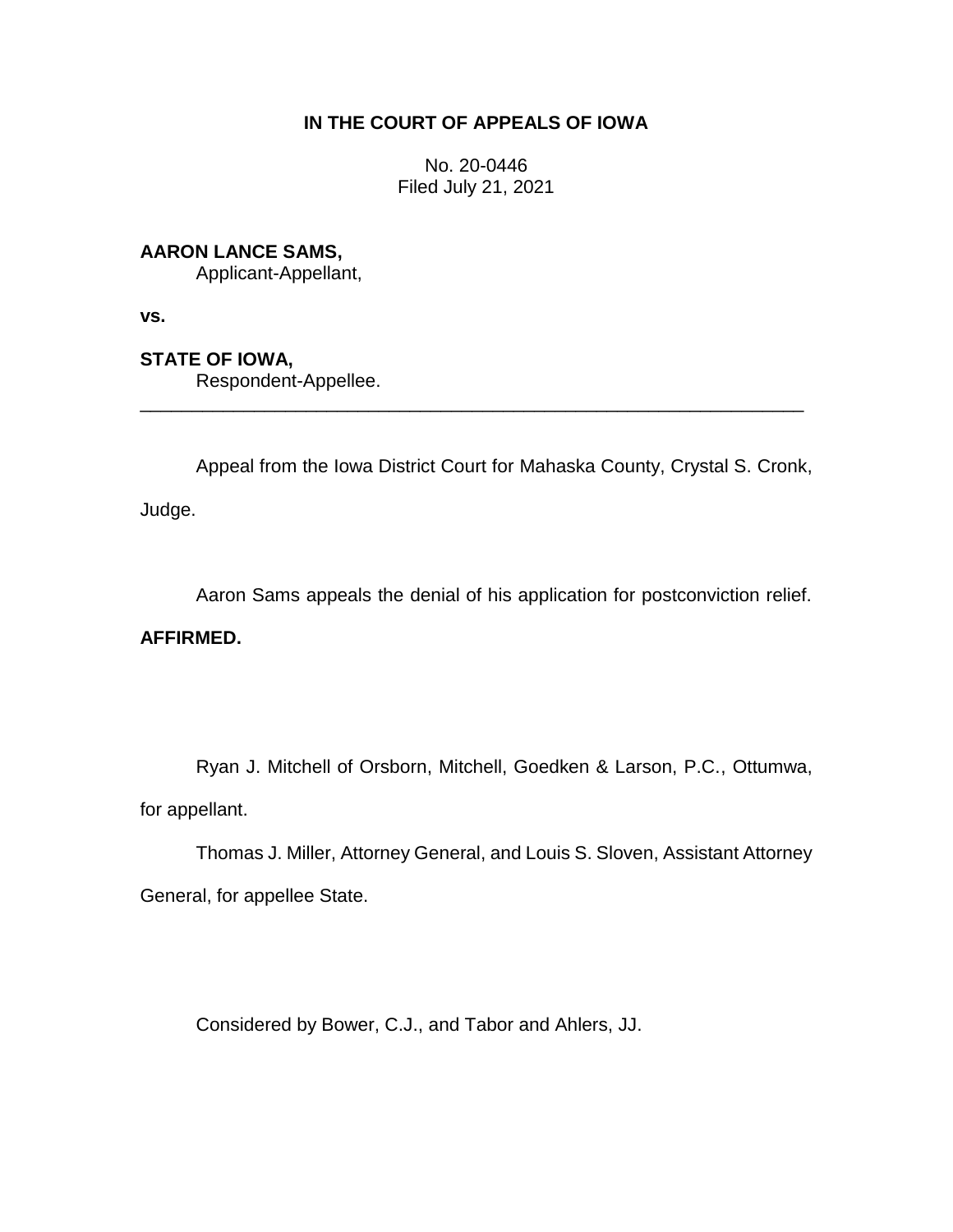Aaron Sams was convicted of operating while intoxicated (second offense) after a jury trial. He was sentenced to a minimum term of seven days in jail and fined.

On direct appeal, Sams contended trial counsel was ineffective in failing to file a motion specifically challenging the sufficiency of the evidence. This court held, "[T]here is sufficient evidence to support the jury's finding Sams was under the influence of alcohol at the time he was stopped by the officer. Thus, Sams's trial counsel had no duty to move for a judgment of acquittal." *State v. Sams*, No. 16-0656, 2017 WL 1735645, at \*2 (Iowa Ct. App. May 3, 2017).

Sams then filed an application for postconviction relief (PCR), claiming trial counsel was ineffective in failing to adequately impeach the arresting officer, failing to present evidence of alternate explanations for Sams's slurred and slow speech, and in failing to allow him to testify. After a hearing, the district court dismissed the PCR application finding:

Sams has failed to make any showing that counsel failed to perform an essential duty. [Trial attorney] Stangl participated in crossexamination of the trial witness, discussed with Sams the advantages/disadvantages of testifying at trial before leaving the decision up to Sams, and the court of appeals has ruled upon the issue of the sufficiency of the evidence showing intoxication.

Sams now appeals, contending the district court erred in denying him PCR. He argues counsel did not point out every inconsistency in the arresting officer's incident report and trial statements, did not question the officer about Sams's speech problems or call attention to the medication Sams was taking, and did not "recognize the importance of the defendant testifying in his own defense."